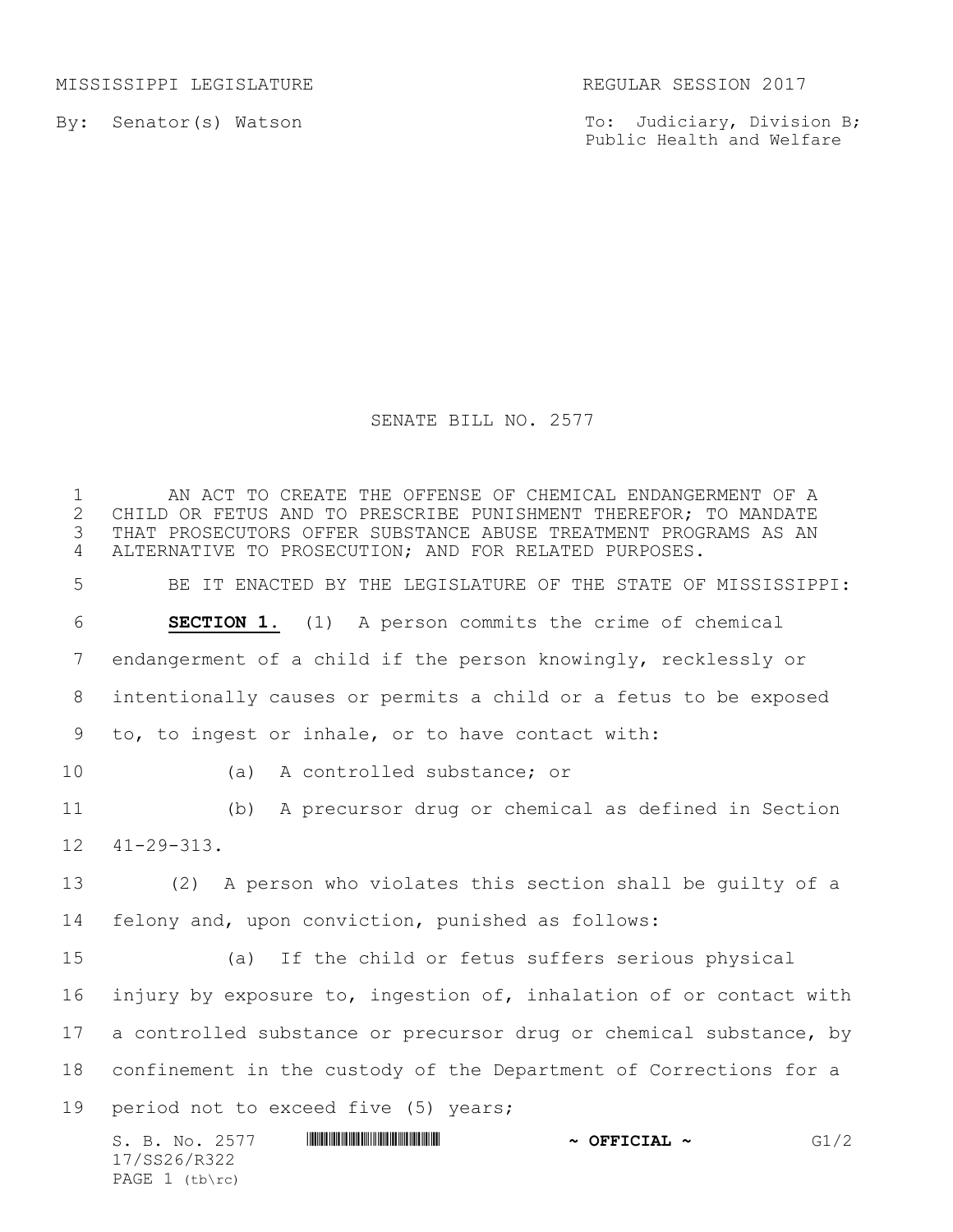(b) If the exposure to, ingestion of, inhalation of or contact with a controlled substance or precursor drug or chemical substance results in the death of the child or fetus, by confinement in the custody of the Department of Corrections for a period not to exceed twenty (20) years.

 (3) The court shall impose punishment pursuant to this section rather than imposing punishment authorized under any other provision of law, unless another provision of law provides for a greater penalty or a longer term of imprisonment.

 (4) It is an affirmative defense to a violation of this section that the controlled substance was:

 (a) Provided by lawful prescription for the child, and that it was administered to the child in accordance with the prescription instructions provided with the controlled substance.

 (b) Provided by lawful prescription for the pregnant mother of the fetus, and that it was administered to the mother in accordance with the prescription instructions provided with the controlled substance.

 (5) (a) In all cases brought under this section against a mother or a pregnant woman for chemical endangerment of a fetus or an infant, the prosecutor must offer the defendant the option of treatment for substance abuse in lieu of prosecution upon the entry of a plea of guilty. The court shall withhold acceptance of the plea and sentence thereon pending successful completion of

17/SS26/R322 PAGE 2 (tb\rc)

S. B. No. 2577 \*SS26/R322\* **~ OFFICIAL ~**